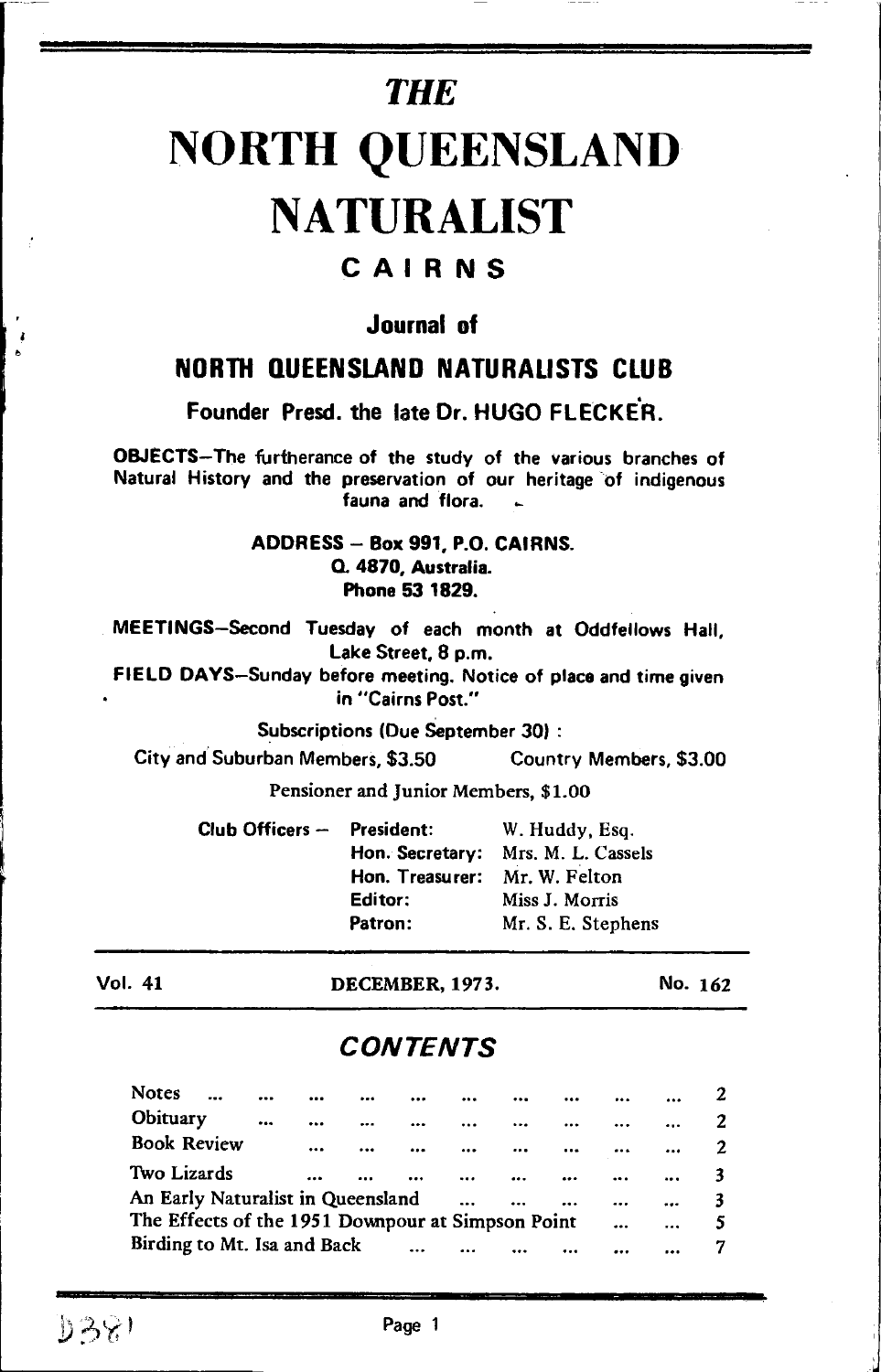#### **NOTES**

The Club is forming a collection of photographic slides of mainly N.Q. natural history subjects for the interest and enjoyment of members and visitors. If you have any good slides which you could donate to the collection, please do!

Members are reminded that subscriptions are now due.

Also, please send more contributions for this Journal.

To all readers we extend the worn but ever-hopeful Season's Greetings.

#### **OBITUARY**

We regret to report the death of one of our very valued members. Mr. Kendall Collins. Ken was a member for many years and was most generous in his gifts to the Club. He was a keen geologist and had a wonderful collection of rocks, minerals, fossils and gemstones. He was always happy to help people and to give them the benefit of his wide knowledge. He will be missed by all the members who will always remember his cheerfulness. humour and quiet kindliness.

M.L.C.

#### **BOOK REVIEW**

Agony in the Pacific by L G. Wilson, published by the author, whose address is: c/o Feez & Ruthning, Solicitors, G. P. O. Box 210, Brisbane, Q.

This book is a damning indictment of the abuse and exploitation suffered by the indigenous peoples and the wildlife of Australia and the Pacific region since Captain Cook mapped the Pacific for European whalers, sealers, traders and settlers to follow. A commercial, industrial, political motive for Cook's<br>voyages is suggested in the competitive demand for vast quantities of oil in Brit-<br>ain and France through the Industrial Revolution period 1750oil was found in Pennsylvania in 1859. By the late 1700's, whales had been exterminated in the Mediterranean and were dwindling in the North and South Atlantic. Settlements on the Australian coast provided ports for whaling, and for the "great Bass Strait seal hunt" which, within thirty years, had almost totally destroved the incredibly rich fur-seal colonies which Flinders reported there, and the local Aboriginal tribes who were brutally enslaved in this brutal trade. The author finds crudity and cruelty still characteristic of Australians today, with people and Government departments alike in their greed to exploit natural resources regardless of the havor caused to the environment, and with an equal dis-<br>regard for the rights of the Aboriginal people. However, I fear the bitterness expressed in this book will not greatly help the cause of Aboriginal land rights or of conservation.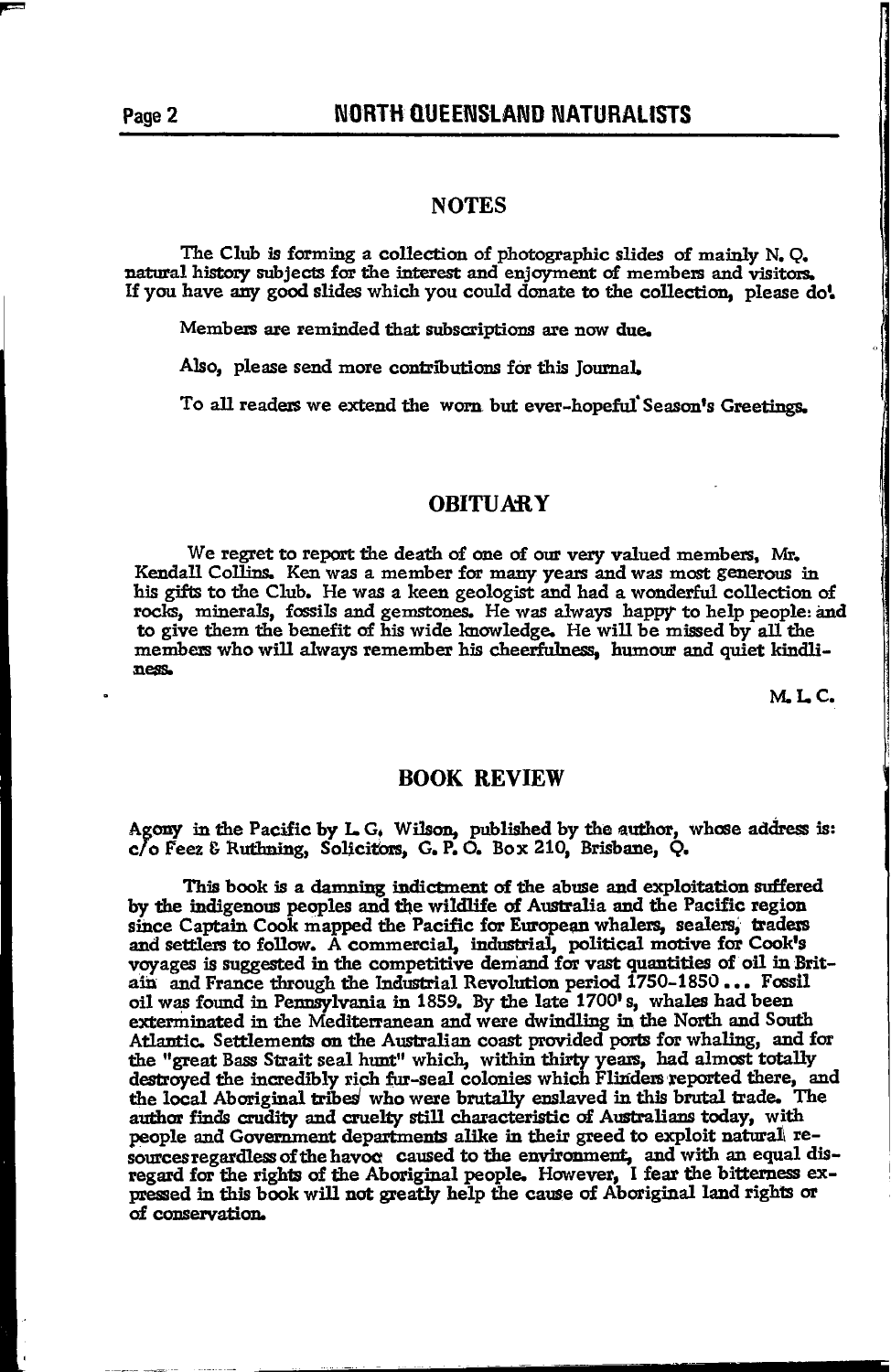## **NORTH QUEENSLAND NATURALISTS**

#### **TWO LIZARDS**

In and around the Cloncurry district there is a remarkable small lizard, about four or five inches long. It is to be found on Gidyia trees, mostly on the main trunk of the tree. I have never found it on anything else. It is very dark coloured, matching the colour of the Gidyia bark. The most remarkable thing about these lizards is that, if you touch or amoy them, they do not attempt to bite you but they literally squirt a fine spray of sticky liquid from the various joints of their tail. Of course most of the local children call them "Squirt Lizards!" The various museums in the South have not been able to enlighten me about these lizards.

In and around the Hughenden and Richmond district there is a little ground lizard about five or six inches long. It is the colour of the earth about there, mostly light brown. If these harmless little lizards are disturbed they will run away for a couple of yards and then, almost without fail, they will shake or wave one<br>of their little front legs. Some people call them "Little Round Heads" but most of the children call them "Ta-ta Lizards". I have never been able to find out what is the significance of this action after being flushed.



Page 3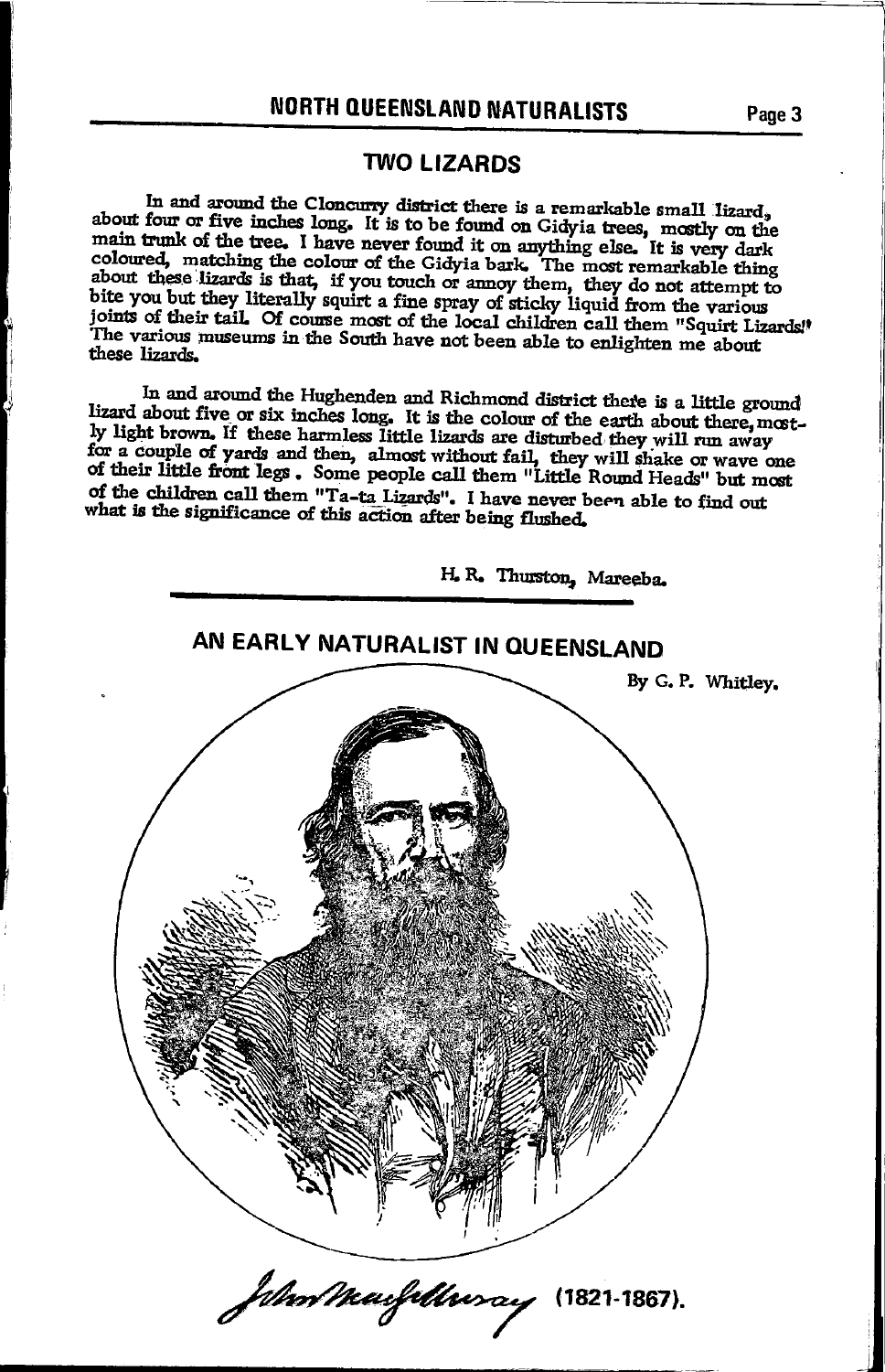"One of the best naturalists that ever left the shores of the British Isles", said Gregory Mathews in his Birds of Australia, was John MacGillivray who was born at Aberdeen in 1821 and died in Sydney in 1867.

The son of a famous ornithologist, John knew how to shoot and dissect birds from the age of ten and was of an adventurous disposition. The Earl of Derby sent John as assistant naturalist aboard H. M. S. Fly which explored the Great Barrier Reef between 1842 and 1844. He collected thousands of specimens but seems to have left no journal of that voyage; however short papers in the Zoologist recall some of his experiences. On Raine Islet, where a beacon was erected, imumerable sea-birds were found, some new to science. In June 1844 alone, MacGillivray estimated the shore party had eaten 3,000 birds and 1,410 dozen eggs, besides turtles.

By 1846, MacGillivray had left Britain with T. H. Huxley in H. M. S. Rattlesnake and he wrote a book about the voyage abounding in interesting natural history observations. He spent ample time in what is now Queensland in 1848 -49, but the expedition came to an end in Sydney next year.

His third voyage to Australia was in H. M. S. Herald, arriving in 1853 and is less known than the earlier ones. Unfortunately he did not write another book, but his notes are in the Admiralty, London: Evidently MacGillivray left the vessel before she went to the Swain Reefs and the Great Barrier Reef. In the mid-1850s he traded in the Pacific Islands, visiting remote places in search of sandalwood, beche-de-mer and gold, and he sold specimens to museums in Australia and Britain. Human skulls fetched two guineas apiece and the skins of fishes five shillings. The oldest fish specimen in the Australian Museum, Sydney, is a Surgeonfish which he collected in the New Hebrides in 1858. Times were dangerous in the South Seas: cannibalism and widow-strangling were practised in the New . Hebrides when he was there and more than once he had to shoot men in self-defence. "When there is any fighting going I must always go in for my share", he wrote, and "little do the people at home know the fearful risks I have run to enrich the national collection with specimens. "MacGillivray had been a great friend of Ben Boyd and searched for his remains after his murder. Yet he was kind to his native employees who called him 'Bilbo Baccy' because of his gifts of tobacco to them. As a medical man, he treated their sicknesses, including cases of cone bite and fish poisoning in 1858.

He was a very great naturalist and collector with broad interests in zoology and botany, making many discoveries, but perhaps his particular interests were bats among the mammals, birds generally (for which John Gould was beholden to him), snakes, fishes, molluscs and insects, besides horticulture.

His last visit to Queensland was in 1860 in the Julia Percy, captained by William Banner, who was later to gain fame as a pioneer pearl-seeker in Torres Strait. MacGillivray was back at his old Rattlesnake haunt on Lizard Island and on the mainland in July 1860, at various places up to Albany Island (December 1860), then back to Lizard Island (where he slept in a grass hut on 235 consecutive nights) and down to Rockhampton in December 1861.

He then applied for the job of Assistant Curator of the Australian Museum, Sydney, but Gerard Krefft was appointed, remarking some years later, "this gentleman would certainly have carried the day had not the Macleays hated him thoroughly because he was a clever man. I confess Mr. Macgillivray (with all his failings) was superior to myself...."

In 1862, MacGillivray met Dr. J.C. Cox in Sydney and helped him greatly with his Catalogue of Specimens of the Australian Land Shells.

In 1864 MacGillivray settled at Grafton, New South Wales, and died in Sydney of coronary disease in 1867. Mr. G.P. Whitley

C/- The Australian Museum PO Box A 285 SYDNEY SOUTH NSW 2000

Page 4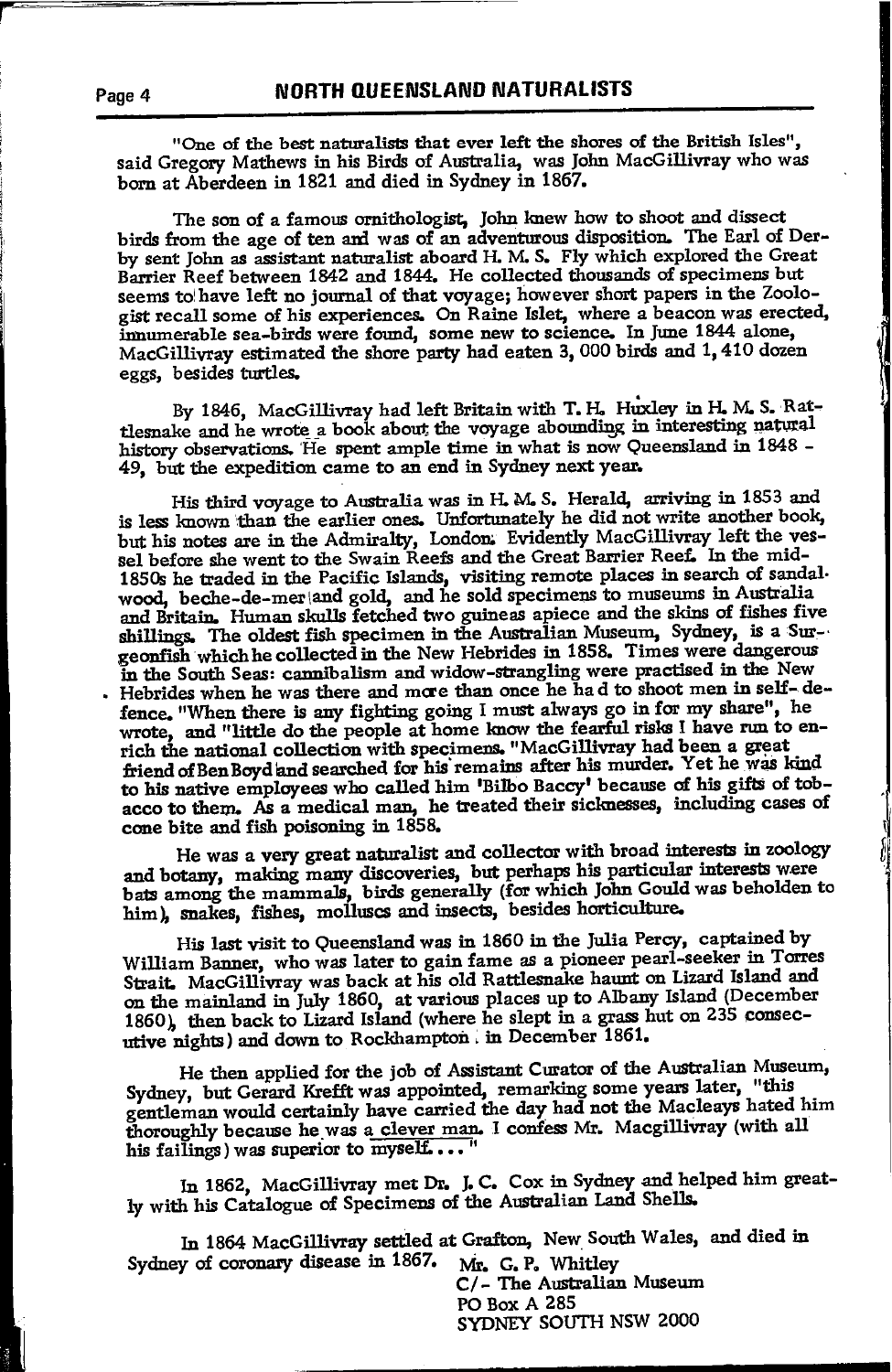## THE EFFECTS OF THE 1951 DOWNPOUR **AT SIMPSON POINT**

 $E C F Bind$ 

Geomorphologists study landforms, They seek to explain the evolution of the land surface, and to relate the changes taking place to processes of erosion and deposition. Some landforms (especially on coasts) have developed rapidly and are still changing at rates that can be measured by repeated surveying; others have evolved slowly over long period of geological time - millions of years and may be changing little, if at all, under present conditions. It is often difficult for a geomorphologist to decide whether a particular landform - a valley, or a hill-side slope - has been shaped gradually by the slow but cumulative effect of ordinary processes, or whether it owes its salient features to rare catastrophic events, such as an earthquake, a storm surge, or a heavy downpour of rain.

In the Cairns district, ordinary processes include the runoff of water resulting from an annual average rainfall between 70 and 90 inches on the coastal lowlands, rising to over 100 inches up on the ranges. Much of this rainfall comes in the wet season, from December to March or April, but there is considerable variation from year to year. Rainfall data from Cairns airport for the decade 1961-70 (obtained for me by Mr. Robert Brown) show a maximum of 102, 84 inches in 1964, a minimum of  $36.50$  inches in 1966, and an annual average of 74.79 inches. Actual incidence of rainfall is more important in generating runoff than yearly totals, especially in the tropics, where much of the rain comes in occas-<br>ional heavy downpours. Rain fell at Cairns on an average 148. 3 days a year during this decade. and news-worthy registrations of more than an inch in a day oclowred, on average, 19 times a year. The wettest day was 12th March 1967, with<br>1586 points, and the second wettest 4th February 1967, when 1127 points fell so that two wet days produced 27, 13 inches, nearly one third of the 1967 total rainfall of 92, 48 inches.

Such downpours lead to widespread runoff and extensive flooding, and may accomplish more erosion and deposition in a few hours than is achieved by ordinary processes over many years. Often the effects of a single storm may be visible many years later.

The steep slopes of hillsides in the Cairns district are marked by gulleys. down which there is stream flow after rain, and towards their base is an apron of deposited material - typically with boulders and stones in a matrix of red or yellow silty clay. Asked to explain the features of these slopes, a geomorphologist would have to consider three possibilities:

1, that there is a gradual movement of weathered material down slope under ordinary conditions, so that slope-foot aprons are being slowly built up;

2. that the movement of material down the slopes occurs only during occasional episodes of very heavy rainfall; or

3, that the slopes and the aprons developed under different conditions in the geological past, and are now simply relict features, no longer being shaped by present processes.

North of Buchan Point (15 miles up the Captain Cook Highway from Cairns) one sector of hillside slope, the north-east flank of Macalister Range, descends steeply to the coast, past Ellis Beach to Simpson Point and Redcliff Point. The basal apron of rocky debris in an earthy matrix has been cut back by the sea and incised by streams to expose sections at a number of points, and road-side cuttings also show this heterogeneous, poorly sorted material, structureless except for faint layering suggestive of successive episodes of deposition.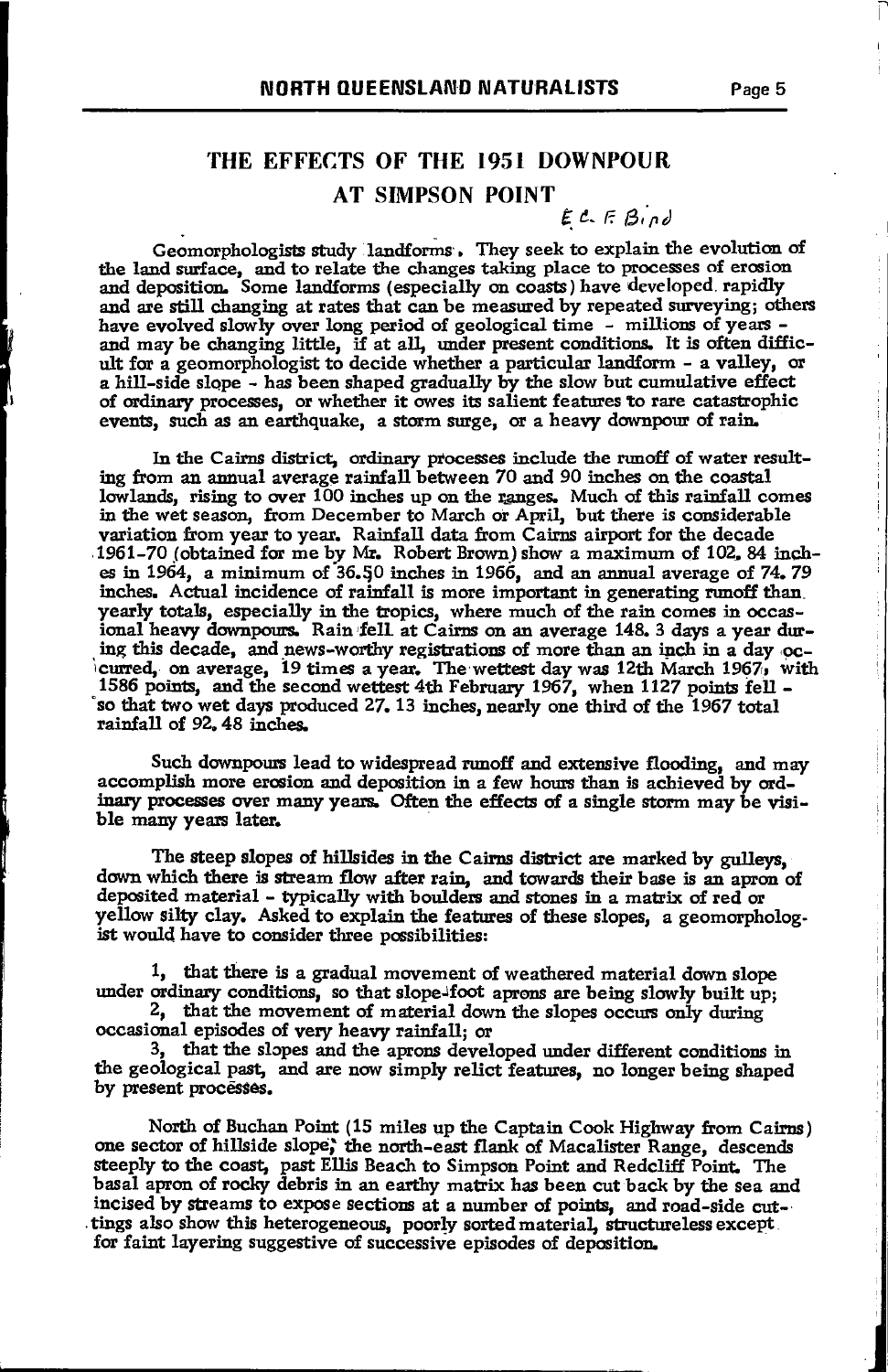In the wet season the numerous creeks that flow down this slope carry water swiftly to the sea, and sediment, including gravel, moves down the watercourses. After rain has fallen, the outflowing streams extensively discolour the adjacent sea with brown, muddy water. Tunnels and conduits allow the streams to pass under or over the Highway, and piles of gravel accumulate near these after wet weather. However, under ordinary conditions, changes occur only along the watercourses: on the intervening slopes runoff is brief and down-slope movement limited. In 1968, paint was applied to four square-metre quadrats on the hillside above Simpson Point, and these were inspected for evidence of down-slope movement during the next four years. No major downpour occured during this period, and the surface remained almost intact. Similar painted quadrats in the watercourses disappeared during each wet season. Slope-foot deposition occured only near the mouths of the creeks.

This is in sharp contrast with the changes that occurred during a single torrential downpour on the afternoon of Friday 12th January 1951. Details of this downpour and its consequences have been obtained from reports in the Cairns Post, the Townsville Daily Bulletin, and the Brisbane Telegraph on the following Monday (15th January), from a report prepared by Mr. R.D. Gallop for the Department of Main Roads, and from local information assembled by Mr. R. Brown.

Between 25 and 30 inches of rain fell at Buchan Point in just under five hours. 8 inches falling in one hour at the height of the storm. On the slopes of Macalister Range the rainfall was probably even higher, and vast quantities of water cascaded down the slopes. As the downpour proceeded, thousands of tons of rocky and earthy debris flowed and slid down across the Captain Cook Highway and into the sea. Trees were uprooted, and boulders up to 10 feet high strewn over the slope-foot apron and on to the rocky shore. Water rushing down the creeks carved out ravines, entrenched stream beds, swept away culverts, and carried rubble and earth into the sea.

When the storm had subsided it was found that the hillside was scarred with landslips, the largest of which was 240 feet long, in front of a scar 50 to 70 feet<br>high. Boulders, rubble and earth lay in heaps and ridges up to 10 feet high at the base of the slope, and the beaches and rocky shores were covered with debris. A six mile stretch of the Highway was breached in several places, notably near watercourses. The bitumen had been undermined and moved away in large slabs. and on some sectors the roadway was buried by rubble. Much of this was subseququently removed, but near Simpson Point it was found more practical to rebuild the road at a higher level on top of the rubble. The partly-buried old road can still be seen below it on the seaward side.

Twenty years later the writer examined this area, locating features with the aid of the photographs and measurements that accompany Mr. Gallop's report. Vegetation has largely recovered, but the 1951 landslip scars and debris<br>flows can still be traced near Simpson Point. The internal structure of the 1951 deposits is very similar to that of the slope-foot apron, indicating that the earlier slope-foot deposits were probably the outcome of earlier such downpours. There is no record of any other rainfall on this scale in the Buchan Point area since Cairns was first settled in 1876, but the 1951 downpour could well have been 'the storm of a century' the kind of event that occurs only rarely in the Cairns district. Nevertheless, it changed the form of the slope, and added fresh material to the slope-foot apron.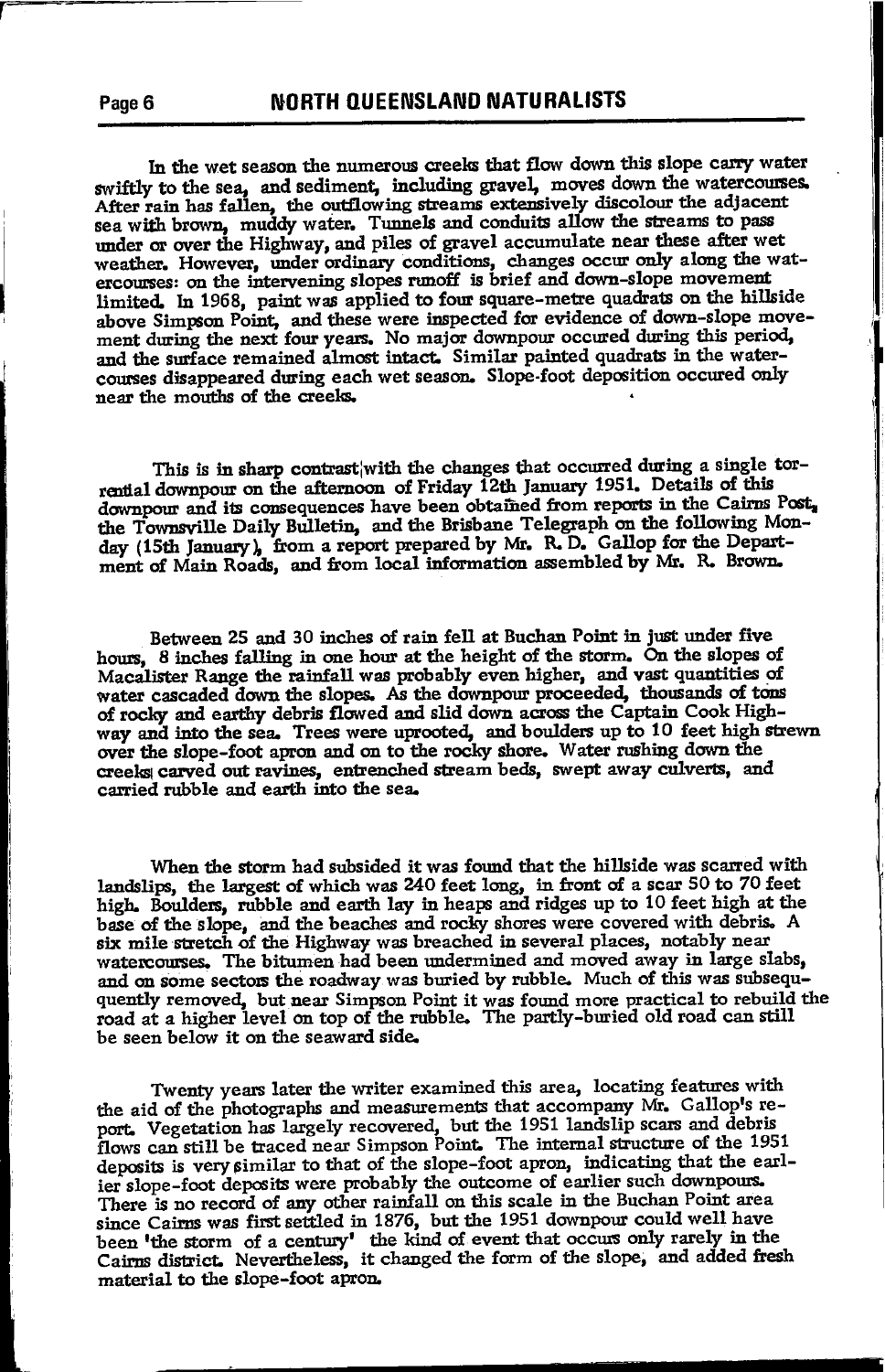A geomorphologist would therefore reject the first of the three possibilities mentioned above, and prefer the second, relating downslope movements to occ-<br>asional episodes of very heavy rainfall. The third may also be ruled out, since an occasional heavy downpour is still capable of re-shaping the hillside slopes It is, however, possible that such downpours occurred more frequently in the past, permitting slope evolution to proceed more rapidly than it does now. This is a problem for further research - in the meantime it will be interesting to await the next heavy downpour in the Cairns district and see what kinds of landform change result.

Reference: E.C.F. Bird 1970 The steep coast of Macalister Range,

Journal of Tropical Geography, 31, 33-39.

#### BIRDING TO MT. ISA AND BACK

During the 1972 Christmas holidays my wife and I had the opportunity to make a trip to Mount Isa. Although we knew that it would be very hot out there. we were keen to see new birds and decided to give it a go. After all, in an area totally different from Cairns and its surrounding districts and approximately 600 miles distant, it was reasonable to expect to find many new birds that could not be seen at home. During the eleven days spent on the journey to Mount Isa and back. we recorded about 120 birds. all but ten of which we had seen before.

It would be tedious to mention all those we saw so I shall list mainly the ones that were new to us. Leaving Cairns at 4.00 a.m. the Thursday before Christmas, we moved smartly along through Mount Garnet to Normanton and reached there about 3. 30 that afternoon. Travelling at that speed did not permit much bird watching but camping at the Norman River that night gave us an opportunity to look around. Here the Little Friar Bird was much in evidence and our first new bird, a Pied Heron, was spotted - first a lone bird and later a flock of<br>a dozen. Back from the river a bit were parrots galore feeding in the flowering eucalypts, mainly Varied and Rainbow Lorikeets, the former being another new<br>one to us. The adult is a handsome bird with his brilliant red cap and is easily identified by the prominent white ring around the eve and the rather short tail. Next day we sped to Quamby (with not so much as one house in over 200 miles but sealed road all the way), then down to Cloncurry and out to Mount Isa.

The country was badly in need of rain with temperatures very high and millions of flies. Birding was possible early in the morning, but throughout the rest of the day, bird movement (and our own) was very restricted. New birds seen here included: Spotted Bower Bird, sitting quietly in the shade, mouth open and panting with the heat; Plumed Pigeon, a pretty little bird whose camouflage enabled him to disappear completely from view in dusty rocky surroundings; Cloncurry Parrot, whose plumage was noticeable to me because of the complete absence of red in it: Silver Crowned Friar Bird, and Little Corella.

Homeward bound we could afford to take a more leisurely pace, leaving Mount Isa late in the afternoon to avoid the heat, and camping by the road side about 70 miles south of Normanton. It is a delightful sensation to camp in the open, miles from anywhere, with absolute quiet and the stars shining brilliantly overhead - a welcome change from smog and traffic noise, barking dogs, blaring T.V., etc. we get at home.